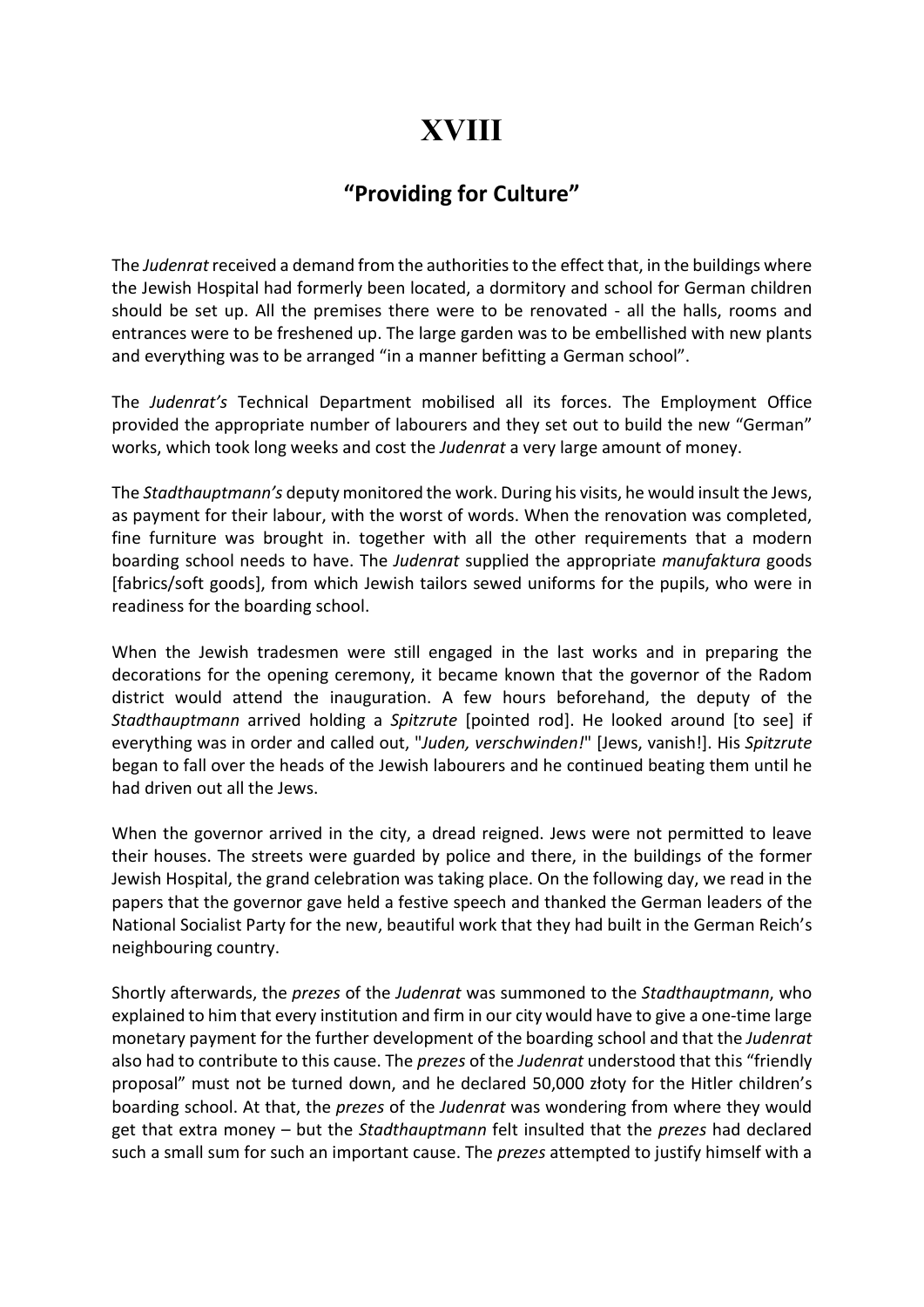lack of funds and promised to increase the sum - and the Judenrat had work enough to raise the sum for this "voluntary contribution".



Below: The Jewish Police offices in the "Small Ghetto"



Above: Jews in the "Big Ghetto"

\* \* \*